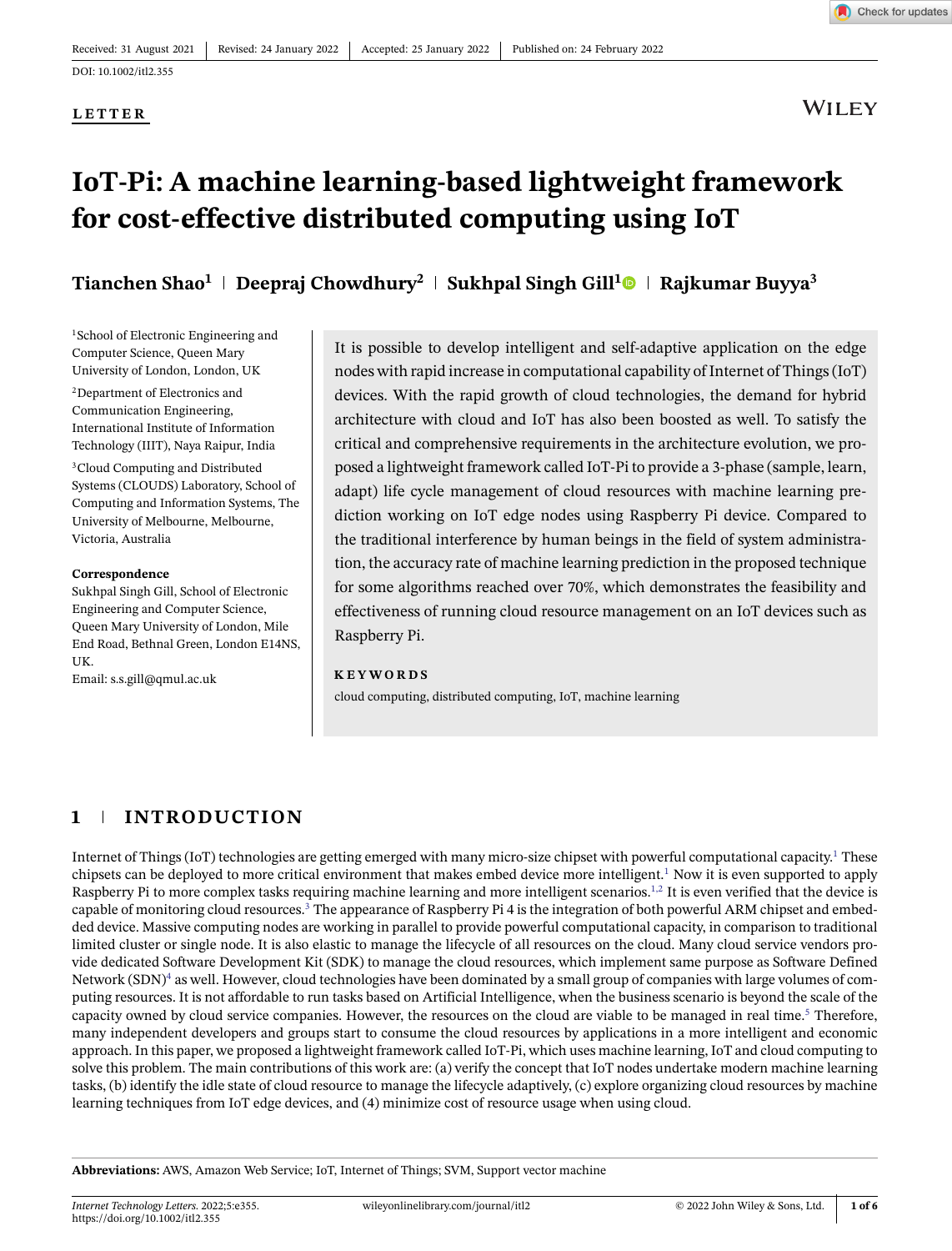## **2 of 6 I A**/II  $\Gamma$  **V**

## **2 RELATED WORK**

Pereira RI et al.<sup>3</sup> have designed a system called Renewable Energy Monitoring System that allows Raspberry Pi nodes to join the real-time remote monitoring on the cloud against decentralized photo-voltaic plants. The system manages to administer the resources by the update of remote firmware with their developed Converted Embed System with analog or digital signal. Saeed U et al.<sup>6</sup> performed an analysis and a comparison of drift fault detection at real-time level on a power system with limited computational capability (such as Raspberry Pi 3) with different machine learning techniques. Cortez E et al[.7](#page-5-5) designed a product called Resource Central (RC) to predict resource usage on cloud-based on Virtual Machine (VM) workload data. The authors first extend characters of VM on Microsoft Azure, and then proposed the Resource Central (RC) system to collect information from VM. The system learns the VM behaviors and produces prediction to the resource managers. Moreover, the system show the connection between characters and VM lifetime. In another study Bharadwaja V,<sup>8</sup> Artificial Neural Network (ANN) is implemented on Raspberry Pi for signal processing as an IoT application without considering cloud computing, which requires more computational capacity and increases its power consumption for edge devices.

## **2.1 Critical analysis**

Table [1](#page-1-0) compares IoT-Pi with existing works. In this study, $3$  only IoT and Cloud computing are used without considering machine learning. In other related works,<sup>6,8</sup> requires more computational capacity and increases its power consumption for edge devices because they have not used cloud computing. In another work, $\tau$  machine learning and cloud computing is used but this work is not applicable for IoT applications. None of these studies have integrated IoT, cloud computing, and machine learning into a unified framework. Therefore, previous works cannot tackle the problem of adapting cloud resources by machine learning operating on the IoT devices. Because of this, a low-cost, intelligent distributed system is needed to manage cloud resources that incorporates machine learning and IoT technologies. Intelligent flexible management of IoT-Pi will make maximum use of cloud resources and business value to overcomes these issues.

## **3 IOT-PI: SYSTEM ARCHITECTURE**

Figure [1](#page-2-0) shows the IoT-Pi system can be formed from three components by functionalities: client side, server side, elastic resource.

**Client side** contains main crucial components in the entire system that client nodes control the entire resource planning and life cycle (which consists of the definition of purpose, defining the hardware, defining the storage, defining the network and security, defining the management process, testing and analysis of the process), including a HTTP connection library and a machine learning framework. The HTTP connection library is mainly used to undertake data retrieval tasks that it connects to remote server to fetch the system information of the instances on the cloud. The retrieved data is near real time and can be stored in a local cache for further analysis and model training. The machine learning framework is sufficient to be light weighted so that it can be running on the critical environment such as Raspberry Pi nodes with few dependencies. In addition, the framework is integrated to be capable of running most machine learning tasks including data pre-processing, feature engineering, training and predicting as well. One of the preferred frameworks is Scikit-learn,<sup>9</sup> which is lightweight and comprehensive.

**Server side** consists of a web microservice framework, a cache backend, cloud service SDK that access the cloud resource with management privileges and a SSH connection library. The web microservice framework provides the application running as a normal web application and easy to be managed in the circumstance of microservice orchestration. Additionally, the web microservice framework adopts a simple API design style following the principle of RESTful so that it can evade the side effect of multiple network connections or network congestion due to its idempotence. The cache backend contributes a provisional key-value storage mechanism to preserve the critical information collected from cloud clusters. If the backend is configured to connect a database, the cached information will be stored for a longer time. Furthermore, cloud service SDK from cloud service providers is integrated to the server side as well due to it is required to get instance information from cloud service providers such as getting active instances or public IP address. For the cloud instances hosted in a private environment such as OpenStack, the cloud service SDK may be changed to the corresponding

<span id="page-1-0"></span>

| <b>Existing works</b>            | <b>IoT</b> (Raspberry Pi) | Cloud | <b>Machine learning</b> |
|----------------------------------|---------------------------|-------|-------------------------|
| Pereira RI et al. <sup>3</sup>   |                           |       |                         |
| Saeed U et al. <sup>6</sup>      |                           |       |                         |
| Cortez E et al. <sup>7</sup>     |                           |       |                         |
| Bharadwaja V et al. <sup>8</sup> |                           |       |                         |
| IoT-Pi (this work)               |                           |       |                         |

**TABLE 1** Comparison of IoT-Pi with existing works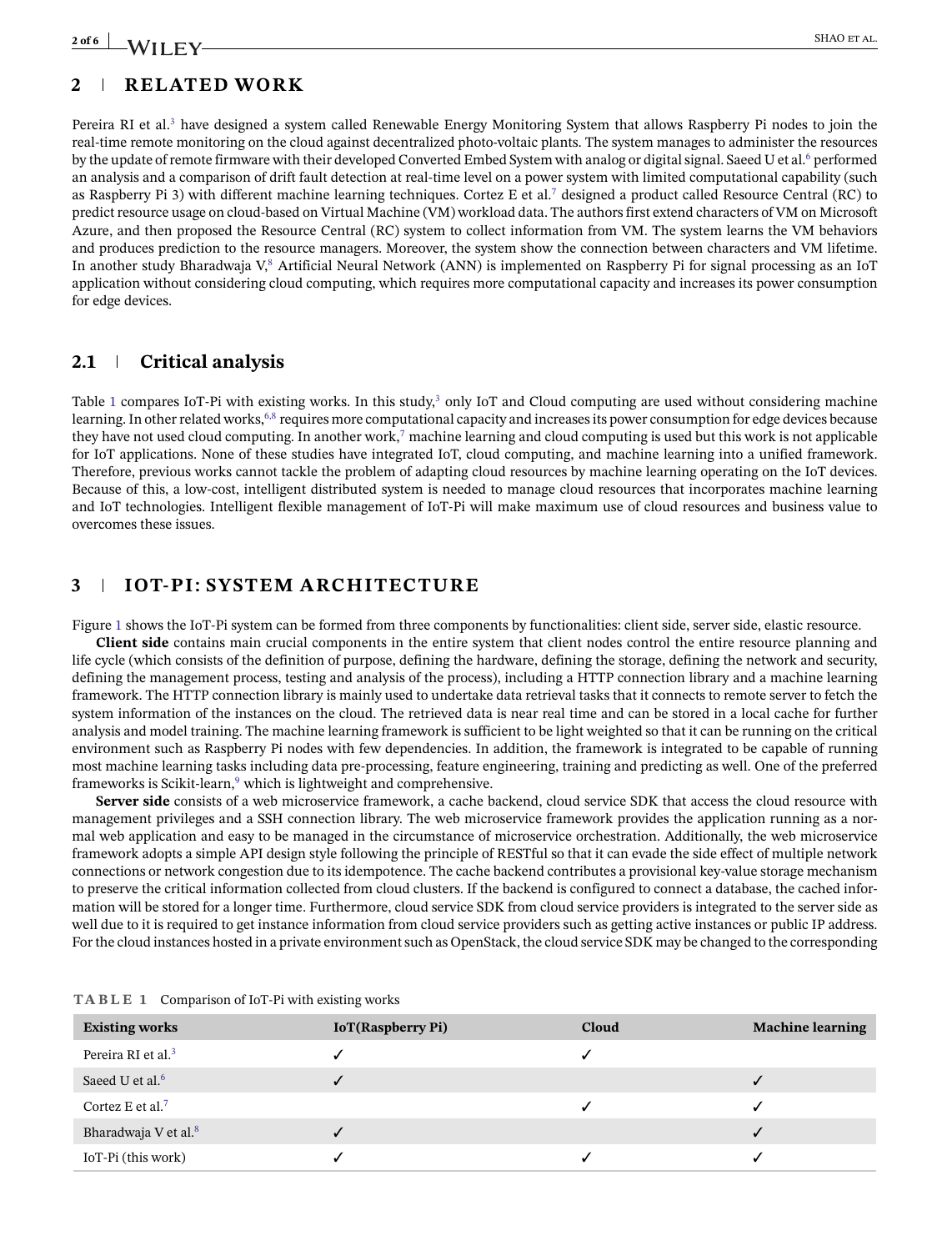

<span id="page-2-0"></span>**FIGURE 1** System architecture of IoT-Pi

application or library that interacts the cloud service API accordingly. Moreover, the purpose of a SSH connection library is to provide a connection via SSH to run commands remotely. It is particularly useful to get CPU or memory information by console commands. Apart from running commands, it is also a safe approach to perform heart beat test between server and cloud clusters.

**Elastic resource** can be implemented on a cloud service (such as Amazon Web Service and Google Cloud Platform) or self-managed bare metal clusters (such as OpenStack clusters). It is optional to set cache service as cache backend in the server side. Additionally, it is required for the cloud service provider that the managed instances on the cloud must be capable of scaling in or out with cloud service SDK or API. This is the key step of adapting resource by the system.

## **4 IMPLEMENTATION AND PERFORMANCE EVALUATION**

For demonstrating the effectiveness of the prospective design, a case study on application in real world is presented in the section: minimize idle instance on peer-py\* facilitating the cloud resources from Amazon Web Services (AWS). The experiment is carried out on a Raspberry Pi 4 Model B with configuration of processor as ARM Cortex A72 having a LPDDR4 RAM of 8GB.It is having a 32 bit Operating System (Debian Buster Based). The dataset, is used for experimentation is hierarchical and it is accessible from the hosted public code repository: [https://github.com/t1anchen/peer-py/tree/master/data.](https://github.com/t1anchen/peer-py/tree/master/data) In real production environment, the dataset is directly sampled from cloud instances via server side. The dataset is generally formatted as numeric number. Live Compare activities populate hierarchy datasets, which record the findings as a hierarchy of objects. The outcomes of retrieval, comparison, and filtering processes are stored in hierarchy datasets. The main fields in the dataset includes (a) timestamp: elapsed seconds from UNIX epoch, (b) ins\_id: instance id on the cloud as global unique identifier for instances, (c) cpu\_ut: cpu utilization percentage, (d) is  $\delta$ idle: 0 or 1. The raw data may only include timestamp, ins\_id and cpu\_ut.

## **4.1 Approach**

In the peer-py, the code of client side is working on a Raspberry Pi node. It can be with server side running the same node. However, in the circumstance of real production, the server should be deployed to an individual server or a server isolated from elastic resource side and client side. The main body of server is based on a web microservice framework *Flask*. [10](#page-5-8) The framework is adequately simple that it is viable to be extended in microservice and integrated to a complex system. The cache is co-working with the *Flask*, which provides a short-term, temporary data persistence on the server side. To simulate the usage on the cloud, *stress*† has been introduced to simulate a configurable amount of CPU, memory or I/O stress on a POSIX operating system. The configuration of stress has a CPU with 4 I/O, running on the remote cloud instances. It has a random timeout with maximum limit of 10 seconds and a extra sleep of 1 second The running tool results in a full load CPU usage within timeout, for example, 100% CPU usage after randomly 4 seconds timeout. To reproduce the scenario of managing the entire lifecycle management against cloud instances, it is allowed for peer-py CI test firstly to create instances with the number of creating instances specified by command line arguments. Secondly, after provisioning the instances completes, it is accessible to connect to the remote instances to install the *stress* and run. Afterwards, the test performs all phases in the proposed technique to operate the instances. If the tool is set to Dry Run mode, the chosen instances will not be terminated, but a log entry will display instead. Finally, the tool will persist the data to the local disk for further study.

For client section, it is designed primarily to be running on a Raspberry Pi node, which is also responsible for running machine learning prediction and controlling. However, it can be flexible with server side running on the same node according to the detail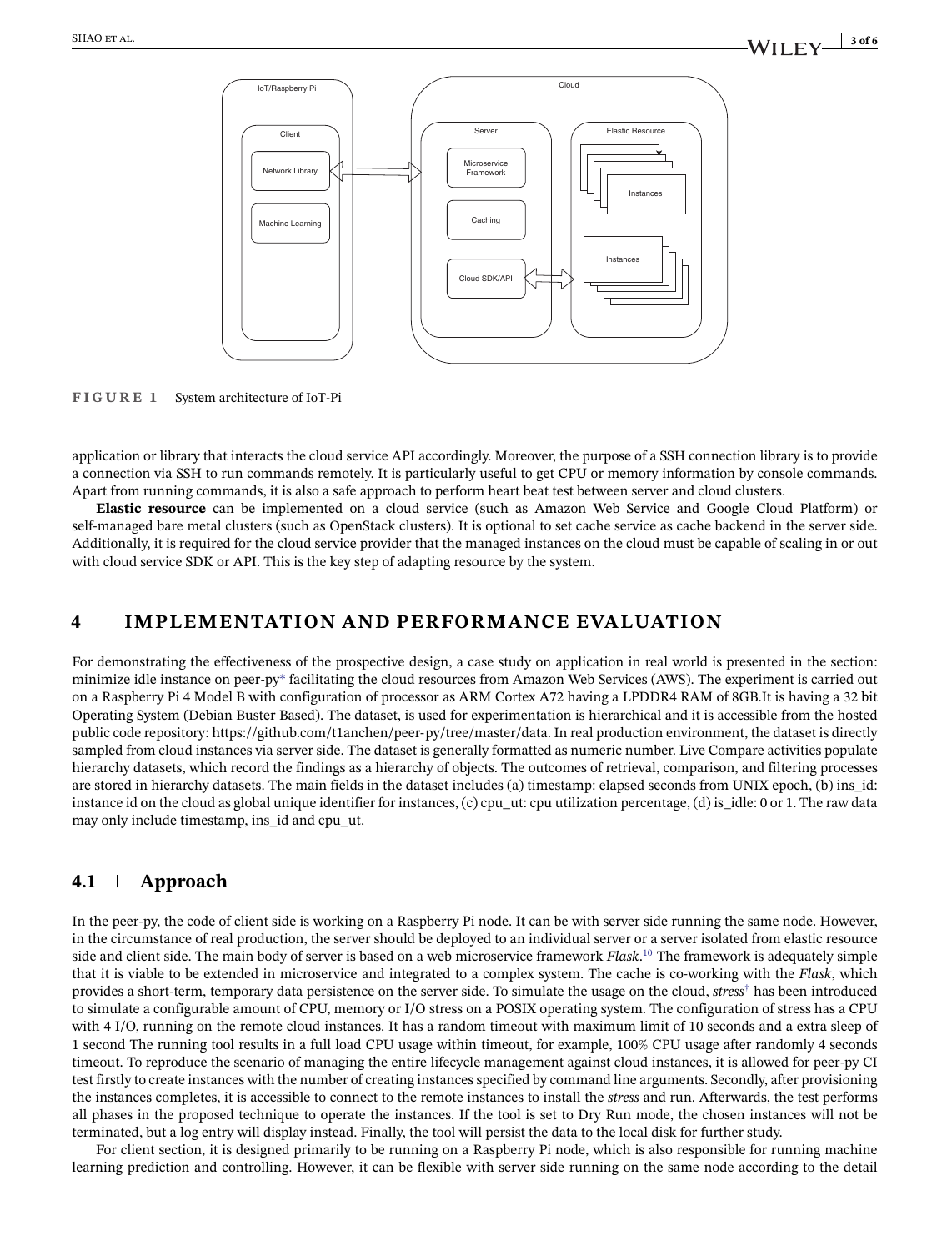machine environment and business restraints. For server section, it is recommended to deploy on a server, which forms a typical client-server architecture. The main body of server is based on a web microservice framework *Flask*. [10](#page-5-8) The framework is adequately simple that it is viable to be extended in microservice and integrated to a more complex system in the distributed environment. The cache is co-working with the *Flask*, which provides a short-term, temporary data persistence on the server side. For elastic resource, to simulate the usage on the cloud, *stress*‡ has been introduced to simulate a configurable amount of CPU, memory or I/O stress on a POSIX operating system. The configuration of stress has a CPU with 4 I/O, running on the remote cloud instances. It has a random timeout with maximum limit of 10 seconds and a extra sleep of 1 second The running tool results in a full load CPU usage within timeout, for example, 100% CPU usage after randomly 4 seconds timeout. To reproduce the scenario of managing the entire lifecycle management against cloud instances, it is allowed for peer-py CI test firstly to create instances with the number of creating instances specified by command line arguments. Secondly, after provisioning the instances completes, it is accessible to connect to the remote instances to install the *stress* and run. Afterwards, the test performs all phases in the proposed technique to operate the instances. If the tool is set to Dry Run mode, the chosen instances will not be terminated, but a log entry will display instead. Finally, the tool will persist the data to the local disk for further study.

#### **4.2 Local parameters**

For establishing the metrics for evaluating performance of the model, a set of parameters will be introduced when sampling data on the server side. The parameter  $t_{\text{cpu}}$  ut can be computed from the difference of two samples. When the server raise a SSH connection to the target cloud instance, it retrieves CPU utilization time  $t_{\text{total}}$  and  $t_{\text{idle}}$ . Thus, the effective working time may be calculated from  $t_{\text{total}} - t_{\text{idle}}$ . Equation [\(1\)](#page-3-0) has provided the method of calculation.

<span id="page-3-0"></span>
$$
t_{\rm cpu\_ut} = \frac{t_{\rm total2} - t_{\rm idle2} - (t_{\rm total1} - t_{\rm idle1})}{t_{\rm total2} - t_{\rm total1}}
$$
(1)

where cpu\_ut is CPU utilization percentage,  $t_{\text{total}}$  is total CPU utilization time and  $t_{\text{idle}}$  is time when CPU is idle. To simulate the entire life cycle management, many parameters in peer-py can be customized to achieve this. Create is the parameter that specify the instance creation behavior. If it set to 0, there is no additional instance to be created. In the future development, the creation behavior and scale-in strategy will be implemented to replace parts of functionalities of this feature. If it larger than 0, the number specified of instances will be created. After creating instances, there are 90 seconds to wait for provisioning and additional 90 seconds to allow external operation to install, for this experiment we have kept the value as two. *Stress* and start to simulating workload. Subsequently, the parameter the parameter -sample-interval-nanoseconds denotes the duration time between two command line execution when sampling. In our experiment, we have used as 0.2 milliseconds -training-rounds is the number that requires the client to repeat the numbers specified of rounds when sampling data on the training dataset.<sup>§</sup> We have done our experiment with 400 training rounds. Similarly, the -predicting-rounds makes the application repeat the sampling data behavior but on testing dataset. The predicting rounds for our experiment are 100. The selection of the parameters, particularly the machine learning model settings for training on the IoT devices according to previous studies<sup>6,11</sup> to optimize the model training. Table [2](#page-3-1) shows the parameters for machine learning training.

#### **4.3 Cloud**

The AWS Elastic Compute Cloud (EC2) service is adopted to provide the cloud resource and management service concerning the virtual cloud instances. The SDK of AWS EC2 is prefixed as *boto*¶ and it provides a comprehensive API service to manage the cloud resources hosted by AWS, particularly the lifecycle management of instances. It also provides monitoring features by combining the monitoring product AWS CloudWatch with the built-in monitoring of EC2 instance, which could provide a more integrated and complex monitoring service than peer-py. However, peer-py is designed to provide a general implementation for cloud resource management, and it is free to be adapted to many alternative cloud services apart from AWS. SDK version used are boto3.1.17.105 and botocore 1.20.105. The specification of the cloud instance used for the experiment is having a Instance type t2 micro, with a single CPU. The Amazon Machine Image (AMI) is ami-0747bdcabd34c712a. The Operation system is Ubuntu server 18.04 with 64 bit architecture, having a general purpose (SSD) elastic book store (EBS) of volume 8 GB. The cloud instance has no multiple availability zone, no spot and recovered instance and no load balancer enabled.

| TABLE 2 |  |  |  | Parameters for machine learning training |  |  |  |  |
|---------|--|--|--|------------------------------------------|--|--|--|--|
|---------|--|--|--|------------------------------------------|--|--|--|--|

<span id="page-3-1"></span>

| Model      | <b>Support Vector Machine (SVM) Classifier</b> |  | kNN Classifier | Logistic Regression |           | <b>MLP Classifier</b> |       |
|------------|------------------------------------------------|--|----------------|---------------------|-----------|-----------------------|-------|
| Parameters | Kernel                                         |  | n neighbor     | Penalty             | Solver    | Activation            | Alpha |
| Values     | Polv                                           |  |                |                     | Liblinear | Relu                  | 0.005 |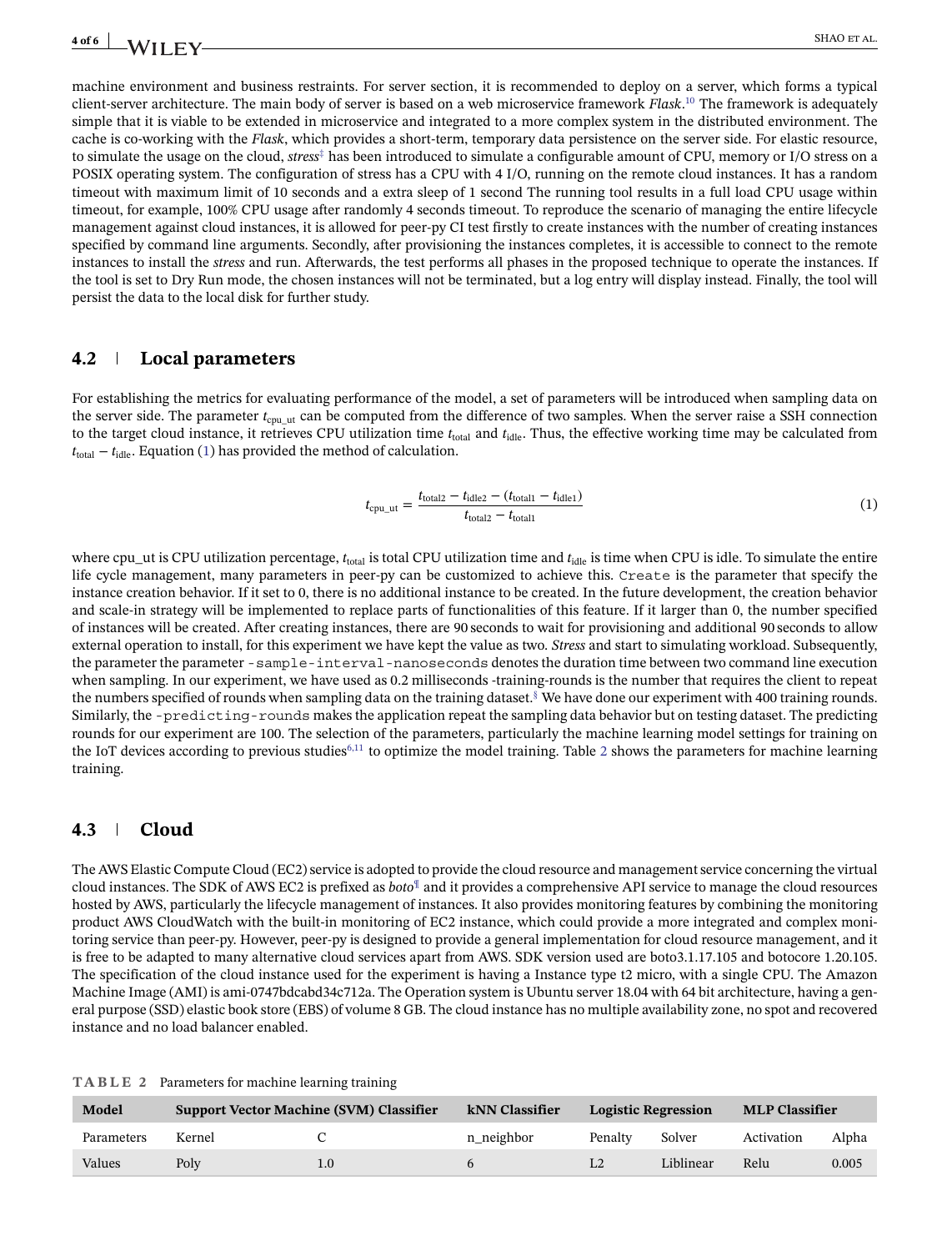

<span id="page-4-0"></span>**FIGURE 2** ROC curves for different models

|  |  | TABLE 3 Comparison between KNeighborClassification and SVC |  |
|--|--|------------------------------------------------------------|--|
|--|--|------------------------------------------------------------|--|

<span id="page-4-1"></span>

| <b>ML Algos</b> | Accuracy | Precision | Recall | F1 score | <b>AUC</b> |
|-----------------|----------|-----------|--------|----------|------------|
| <b>KNN</b>      | ).79     |           | 0.72   | 0.83     | 0.86       |
| <b>SVC</b>      | 0.74     | 0.74      | 1.U    | 0.85     | 0.85       |

#### **TABLE 4** Comparison of IoT-Pi with baseline approach

<span id="page-4-2"></span>

| <b>Existing works</b>        | CPU usage $(\%)$ | F1-score $(\%)$ |
|------------------------------|------------------|-----------------|
| Cortez E et al. <sup>7</sup> | 74               | 76              |
| IoT-Pi (this work)           | 65               | 85              |

### **4.4 Execution time**

The execution time of completing the entire lifecycle management. In this table, **TSR** means *Training Sample Rounds* and **PSR** means *Prediction Sample Rounds*. Meanwhile, the unit of **Elapsed Time** is second. It is seen that with TSR value 40 and PSR 10, the elapsed time is 265.42 seconds, similarly for TSR as 80 and PSR as 20, the elapsed time is 328.64 seconds, finally for TSR value as 400 and PSR as 100 the elaspsed time is 871.368381 seconds.

### **4.5 Accuracy**

The Receiver Operating Characteristic (ROC) curve is one of the performance metrics against machine learning models. The corresponding ROC of the prediction including different models has been presented in the Figure [2.](#page-4-0) From the chart it is reckoned that K-Nearest Neighbor (kNN) Classification and Support Vector Classifier (SVC) own the better performance around ROC, with Area Under Curve (AUC) of ROC is 0.95 and 0.96 individually. When AUC scores approximate to 1, it means the model has better performance. Additionally, the mean accuracy scores of these two models working on the instances with simulated workload are both around 95%, respectively. The mean training accuracy of kNN and SVC are 0.6675 and 0.7475 respectively while the testing accuracy is 0.7800 for both the algorithms for idle instance where as for busy instance, training accuracy of kNN and SVC is 0.9250 and 0.9375 respectively, and testing accuracy for both the algorithm is 0.9499 Table [3](#page-4-1) shows the details of the two outperformed models. Table [4](#page-4-2) shows a comparison of IoT-Pi relative to the baseline using CPU usage and F1-score. It can be seen that IoT-Pi gives enhanced performance when measured by CPU usage and F1 score, while the accuracy is nearly the same.

## **5 CONCLUSIONS AND FUTURE DIRECTIONS**

In this work, an IoT-Pi framework has been proposed to make IoT devices as main working platform in real world to optimize the cost of cluster usage. IoT-Pi framework consists of three phases: client side, server side and elastic resource. Further, four different machine